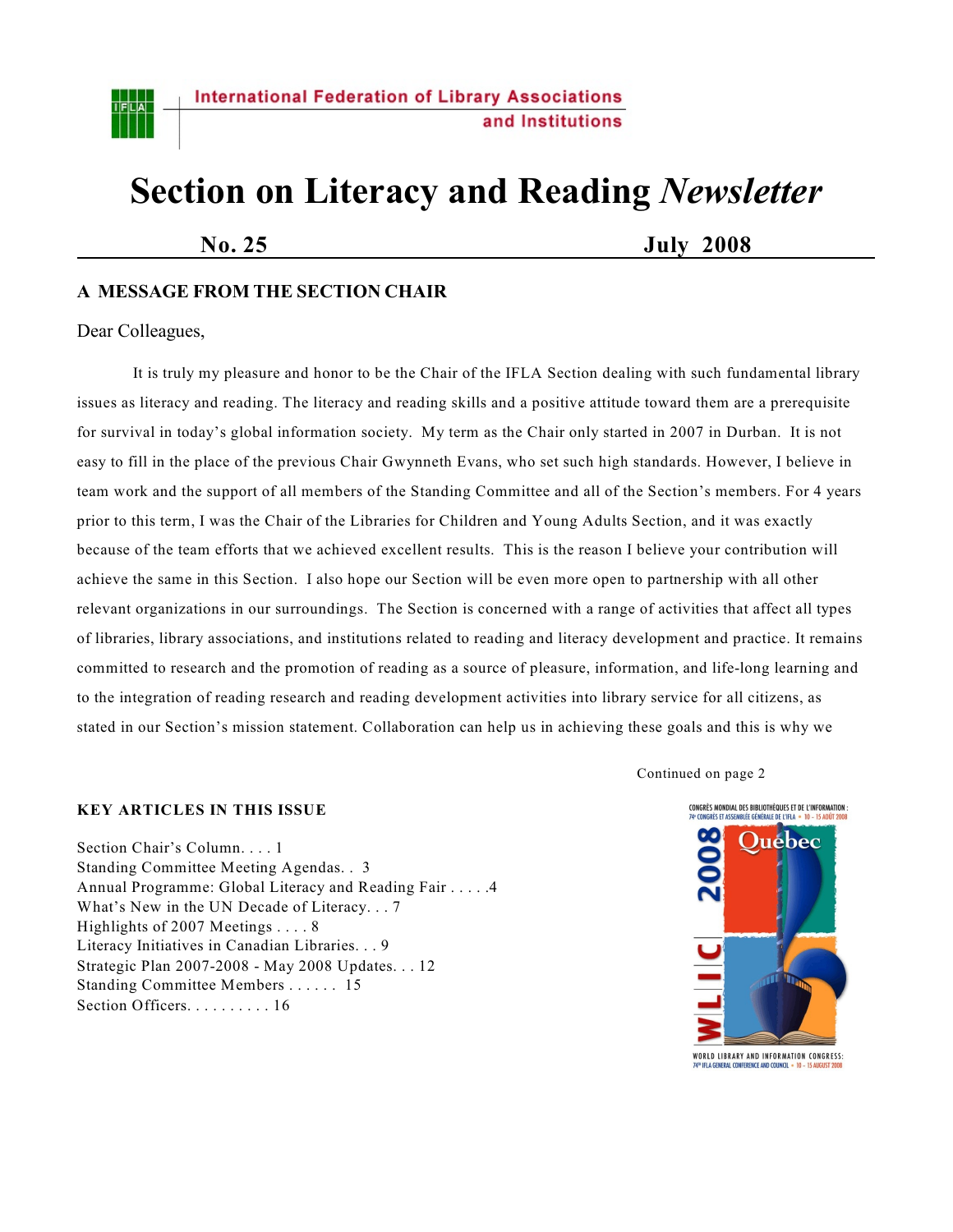#### **Section Chair's Column continued**:

need many active members. Send us your comments, ideas, examples of good practices, involve your library colleagues and the ones not related to the library, get involved in the Standing Committee activities and follow the news on the Section's web page on IFLANET (http://www.ifla.org/VII/s33/index.htm).

As you probably noticed in November 2007 our Section changed its name from *Reading Section* to *Literacy and Reading Section.* There were many reasons for this change as the line between reading and literacy is often blurred. Moreover, the mission of the Section is to assist IFLA in effectively fulfilling one of its key professional and strategic priorities: promoting literacy, reading, and lifelong learning. The name change itself is not as important as the fact that complex and systematic work on promoting basic literacy and practicing reading and writing contributes to information literacy, without which the progress of an individual and the society as a whole is not achievable.

World Library and Information Congress in Canada - the 74th IFLA General Conference and Council is ahead of us. All of you are invited to the Section's meetings in Quebec on 9 August, 2008 (14:30-17:20) and 15 August, (14:00-16:50), where we will discuss reports, the Strategic Plan and decide on the future activities. You are also invited to attend the Literacy and Reading Section programme jointly organized with the Public Libraries and Multicultural Sections. *The Global Literacy and Reading Fair: sharing good library practices in support of the United Nations Literacy Decade 2003-2012* programme will be held on Monday, 11 August (8:30-12:45). Twentytwo participants from all over the world will present reading projects, programmes, campaigns and research. Some of them are your potential local or international partners who can enhance the work of your institutions and organizations. And some of them come from the non-library backgrounds which can give us a new perspective on literacy and reading promotion.

See you in Quebec! We promise a rich and rewarding programme. For those of you who will not be able to attend we will make sure to provide complete texts in the Conference proceedings.

*Ivanka Stricevic* \*\*\*\*\*\*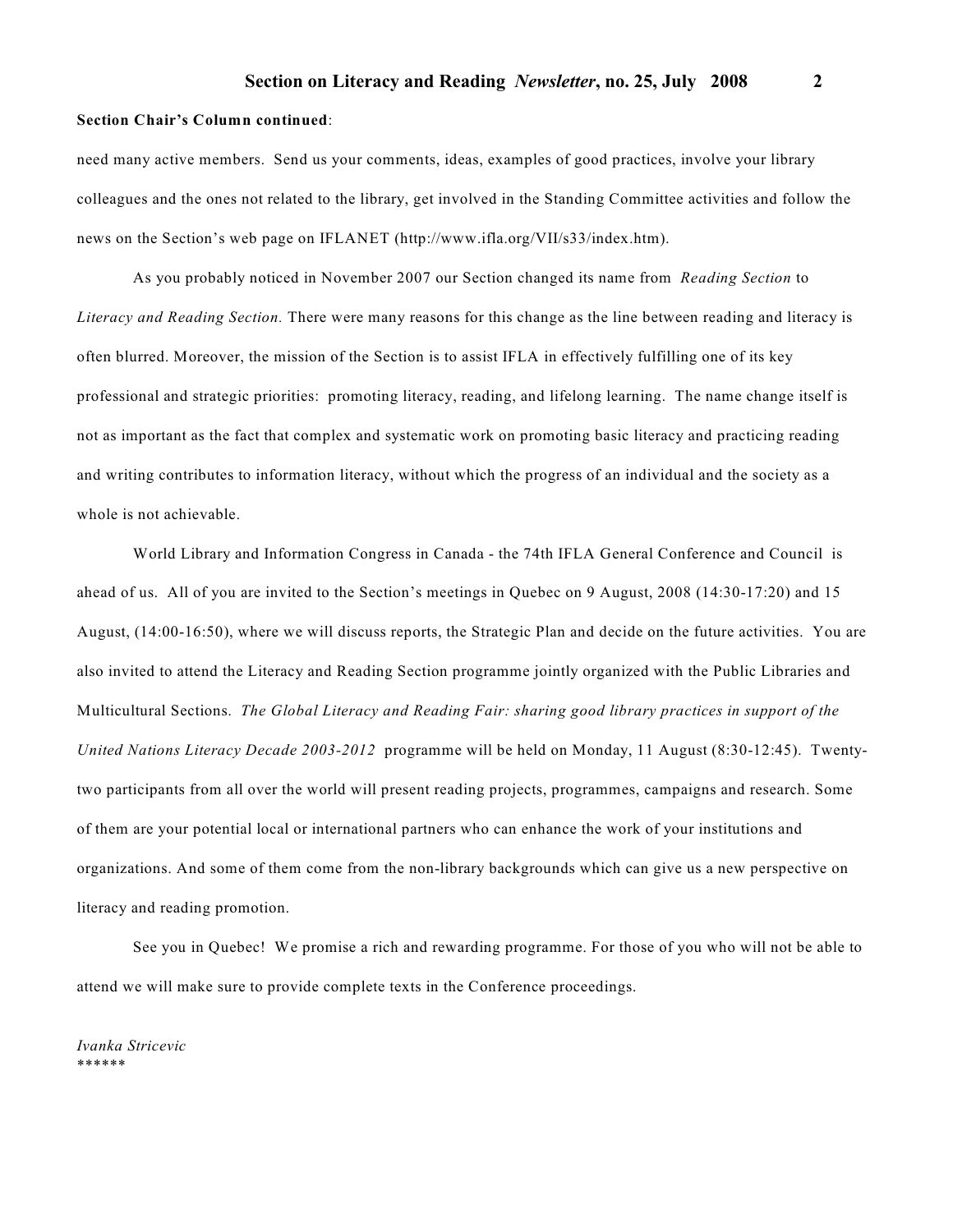# WLIC: 74nd IFLA General Conference and Council, Quebec, Canada Standing Committee of the Literacy and Reading Section **Meetings Schedule and Agenda**

*The meetings are in the Quebec Convention Centre*

#### **Meeting 1, Saturday 09 August 2008, 14:30-17:20, Room 2104a**

- 1. Welcomes and Apologies for Absence; Introduction of Members and Observers
- 2. Approval of Agenda (possible additions and corrections).
- 3. Approval of the Minutes from the Standing Committee meetings in Durban (see Section *Newsletter*, No June 2008).
- 4. Report from the Chair and financial report, Ivanka Stricevic
- 5. Report from the Secretary, Robert Sarjant
- 6. Report from the Newsletter Editor, John Cole
- 7. Report from the Information Co-ordinator Briony Birdi
- 8. Report from the CB meeting (held in Quebec prior to the SC meeting)
- 9. Quebec Conference schedule and discussion on session's organisation and members' duties.
- 10. Reports on projects Report on co-operation with IRA and IBBY (MoU) Ongoing projects Publicity matters
- 11. Reports from members and visitors on national activities related to The UN Literacy Decade (All are encouraged to prepare short reports)

# **Meeting 2, Friday 15 August 2008, 14:00-16:50, Room 2105**

- 1. Quebec Conference evaluation: debriefing on Global Literacy and Reading Fair
- 2. Strategic Plan updates and development of Section's Priorities, 2008-2009
- 3. Proposals for projects 2008-2009, discussion
- 4. Milan 2009 Conference planning and discussion on Pre- or Post- conference in Italy 2009
- 5. Selection of paper for possible publication in the IFLA Journal
- 6. Any other business or reports

**\*\*\*\*\*\***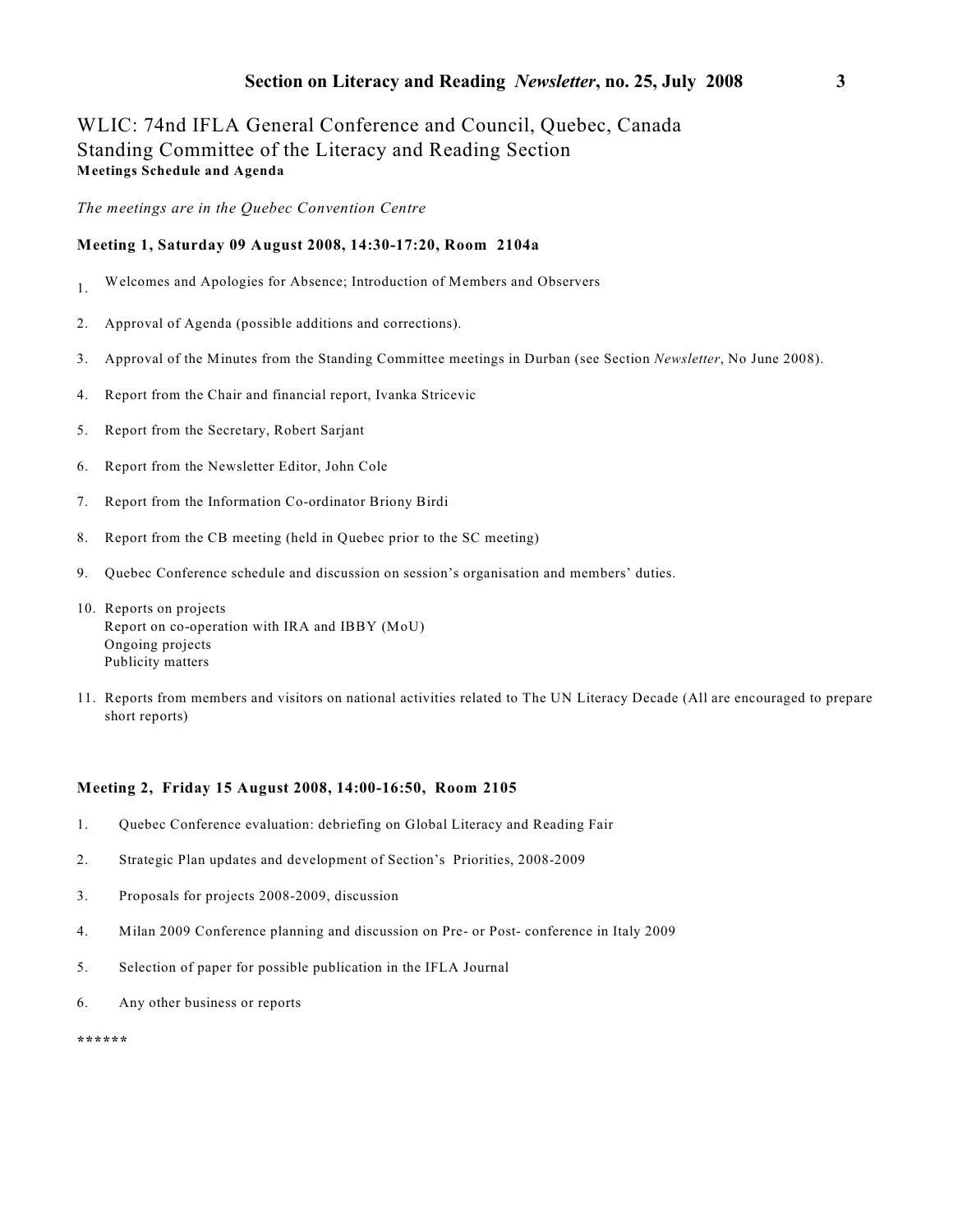# **74 IFLA GENERAL CONFERENCE th Session No. 85 Quebec, Monday, 11 August 2008, 08:30-12:45**

# **THE GLOBAL LITERACY AND READING FAIR: SHARING GOOD LIBRARY PRACTICES IN SUPPORT OF THE UNITED NATIONS LITERACY DECADE 2003-2012**

A half-day session of the Literacy and Reading Section in co-operation with the Public Libraries and Multicultural Sections.

| 8.30-8.45        | Introduction               | <b>Moderator: Gaynor Evre</b>                      |  |
|------------------|----------------------------|----------------------------------------------------|--|
| $5$ min.         | Ivanka Stricevic (Croatia) | Literacy and Reading Section's Chair 2007-2009     |  |
| $5 \text{ min.}$ | Gwynneth Evans (Canada)    | Literacy and Reading Section's Chair 2003-2007     |  |
| $5 \text{ min.}$ | Robert Sarjant (UK)        | Literacy and Reading Section's Secretary 2003-2007 |  |

| 8.45-9.30 | Presentations and storytelling         | <b>Moderator: Gaynor Eyre</b>                                      |  |
|-----------|----------------------------------------|--------------------------------------------------------------------|--|
| $10$ min. | Patsy Aldana (Canada)                  | All about IBBY—and what about children in crisis and books?        |  |
| $10$ min. | Antoinette Fall Correa (Senegal)       | Donner le goût de lire en milieu défavorisé                        |  |
| $15$ min. | Marian Koren (The Netherlands)         | The potential of national reading campaigns:                       |  |
|           | Gerald Leitner (Austria)               | Experiences from Austria and the Netherlands in international      |  |
|           |                                        | perspective                                                        |  |
| $10$ min. | Robert Stelmach <i>allias</i> Max Tell | Make the Stories You Tell Your Own: A storytelling session $(I)$ . |  |
|           | (Canada)                               |                                                                    |  |
|           |                                        |                                                                    |  |

**9.30-10.30 Moderator: Ariel Lebowitz** Demonstrations of reading activities, reading/literacy projects, programmes and campaigns, sharing of experiences and vision

| $10.30 - 11.10$<br>Presentations and storytelling<br><b>Moderator: Ariel Lebowitz</b> |                                                                    |  |
|---------------------------------------------------------------------------------------|--------------------------------------------------------------------|--|
| Robert Stelmach (Max Tell)                                                            | Make the Stories You Tell Your Own: A storytelling session (II.)   |  |
| Gregory Salmers (Canada)                                                              | Time to Read and Estevan Area Literacy Group: results from two     |  |
|                                                                                       | collaborative approaches to literacy                               |  |
| Bernadette H. Mukulu and                                                              | Holiday Reading Adventure Programme                                |  |
| E.R. Makinza (Namibia)                                                                |                                                                    |  |
| Brenda Livingston and                                                                 | Getting to Know the Library: introducing adult learners (literacy, |  |
| Marcia Aronson (Canada)                                                               | ESOL/FSL) to the resources and services of the public library      |  |
|                                                                                       |                                                                    |  |

# **11.10-12.10 Moderator: Lorraine Jackson**

Demonstrations of reading activities, reading/literacy projects, programmes and campaigns, sharing of experiences and vision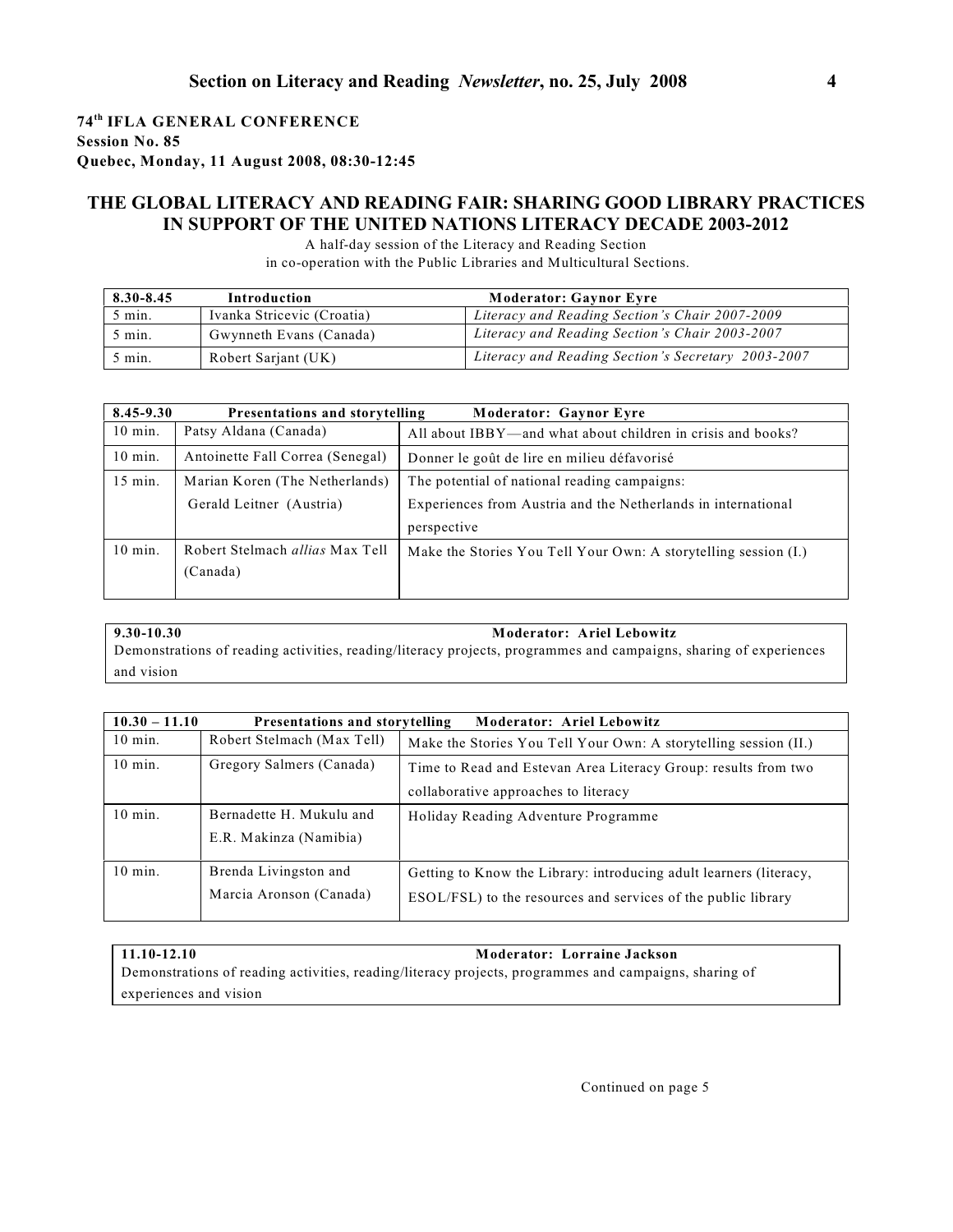# **Global Literacy and Reading Fair continued from page 4**:

| $12.10 - 12.30$ | <b>Presentations</b>                                                           | <b>Moderator: Lorraine Jackson</b>                                     |
|-----------------|--------------------------------------------------------------------------------|------------------------------------------------------------------------|
| $10$ min.       | Dale Lipschultz, Jenny<br>Levine, Scott Nicholson<br>Julie Scordato (ALA, USA) | Libraries, Literacy, Games, and Gaming                                 |
| $10$ min.       | Stig Elvis Furset (Norway)                                                     | The Locker-Room Librarian: The Maradona of literature<br>dissemination |

| Moderator: Virginia Walter<br>$12.30 - 12.45$<br>Discussion and Conclusion |  |
|----------------------------------------------------------------------------|--|
|----------------------------------------------------------------------------|--|

# **List of (all) presenters:**

|                | Presenter                                                | Title                                          |
|----------------|----------------------------------------------------------|------------------------------------------------|
| $\overline{1}$ | Robert Stelmach aka Max Tell, independent                | Make the Stories You Tell Your Own: A          |
|                | writer/storyteller/educator                              | storytelling session                           |
| $\overline{2}$ | Patsy Aldana, (IBBY), Canada                             | All About IBBY- and what about children in     |
|                |                                                          | crisis and books?                              |
| 3              | Antoinette Fall Correa, Bibliothèque-Lecture-            | Donner le goût de lire en milieu défavorisé    |
|                | Développement (BLD), (CODE, Canada), Senegal             |                                                |
| $\overline{4}$ | Gerald Leitner, The Austrian Public Library Association, | The potential of national reading campaigns:   |
|                | Austria                                                  | Experiences from Austria and the Netherlands   |
|                | Dr. Marian Koren, Public Library Association, Research   | in international perspective                   |
|                | and International Affairs, Netherlands                   |                                                |
| 5              | Gregory Salmers, Southeast Regional Library,             | Time to Read and Estevan Area Literacy         |
|                | Saskatchewan, Canada                                     | Group: results from two collaborative          |
|                |                                                          | approaches to literacy                         |
| 6              | Bernadette H Mukulu and E.R. Makinza, Holiday            | Holiday Reading Adventure Programme            |
|                | Reading Adventure, Ministry of Education, Oshana         |                                                |
|                | Region, Namibia.                                         |                                                |
| $\tau$         | Brenda Livingston, Literacy Services Specialist, Toronto | Getting to Know the Library: introducing adult |
|                | Public Library, Marcia Aronson, Manager, Adult and       | learners (literacy, ESOL/FSL) to the resources |
|                | Readers' Advisory Services, Ottawa Public Library,       | and services of the public library             |
|                | Canada                                                   |                                                |
| 8              | Stig Elvis Furset, Action !read and the Norwegian        | The Locker-Room Librarian: The Maradona of     |
|                | Archive, Library and Museum Authority, Norway            | literature dissemination                       |
| 9              | Dale Lipschultz and Jenny Levine, American Library       | Libraries, Literacy, Games, and Gaming         |
|                | Association, Chicago; Scott Nicholson, Syracuse (NY)     |                                                |
|                | University; and Julie Scordato, Columbus (OH)            |                                                |
|                | Metropolitan Library, USA                                |                                                |
| 10             | Ida F Priyanto, Gadjah Mada University Library,          | Mangan ra Mangan Moco Buku! - Eating or        |
|                | Yogyakarta, Indonesia                                    | Starving, Read Books                           |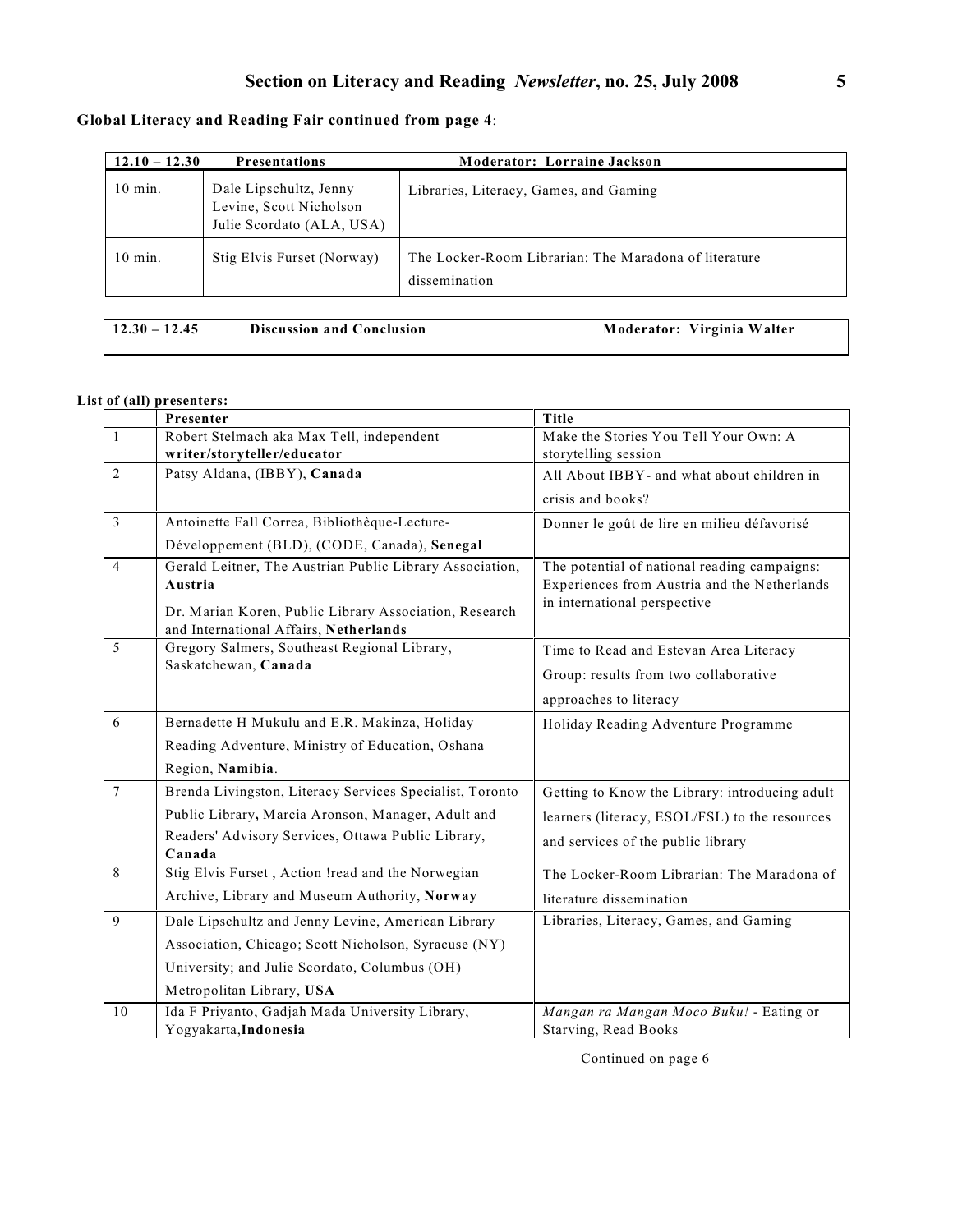# **Global Literacy and Reading Fair list of presenters continued from page 5:**

| 11 | Mary Mei-lee Lau CHENG, Hong Kong Public Libraries,                                | Optimization and Sustainability - An Overview                                                |
|----|------------------------------------------------------------------------------------|----------------------------------------------------------------------------------------------|
|    | <b>Hong Kong</b>                                                                   | of Reading Promotion by the Hong Kong                                                        |
|    |                                                                                    | Public Libraries                                                                             |
|    |                                                                                    |                                                                                              |
| 12 | Augustine Musyoki Mutiso, Embu, Kenya National                                     | Taking Library Services to Hospital Wards: A                                                 |
|    | Library Service, Kenya<br>(not coming)                                             | Case of Embu Provincial Hospital - Kenya                                                     |
|    |                                                                                    |                                                                                              |
| 13 | Sharon Thien, Assistant Director, Service Management,                              | Nurturing a Nation of Readers: Sharing the Joy                                               |
|    | Public Library Services, National Library Board,                                   | and Adventure of the Reading Experience<br>through the Singapore public libraries            |
|    | Singapore                                                                          |                                                                                              |
|    | Kiang-Koh Lai Lin, Director, Reading Initiatives,                                  |                                                                                              |
|    | National Library Board, Singapore                                                  |                                                                                              |
| 14 | Kathy Knowles, Director Osu Childrens' Library Fund,                               | New Directions for Children's Libraries in                                                   |
|    | Ghana/Canada                                                                       | Africa: Publishing for Early Readers                                                         |
|    |                                                                                    |                                                                                              |
| 15 | Annick Guinery, Bibliothèque Municipale de Choisy le<br>Roi, Choisy le Roi, France | d e s<br>ménagères-oiseau:<br>Au<br>pays<br>d e<br>l'apprentissage à l'expression collective |
|    |                                                                                    |                                                                                              |
| 16 | Elmir Yakubov, Municipal library, Khasavyurt, Republic                             | ДИАЛОГОВОЕ ЧТЕНИЕ КАК                                                                        |
|    |                                                                                    |                                                                                              |
|    | Dagestan, Russia                                                                   | ВАЖНЕЙШИЙ ИНСТРУМЕНТ                                                                         |
|    |                                                                                    | ПРЕОДОЛЕНИЯ ЭТНИЧЕСКОЙ                                                                       |
|    |                                                                                    | <b>НЕТЕРПИМОСТИ</b>                                                                          |
|    |                                                                                    | (Dialogue reading as the major means of<br>overcoming ethnic intolerance)                    |
| 17 | Elsa Ramírez, Centro Universitario de Investigaciones                              | La contribución de la biblioteca pública de                                                  |
|    | Bibliotecológicas de la UNAM, Mexico                                               | América Latina y el Caribe a la formación de                                                 |
|    |                                                                                    | lectores. Avances de la Encuesta Internacional<br>de Lectura                                 |
|    |                                                                                    |                                                                                              |
|    | Majela Guzmán, Department of Library and Information                               | El futuro bibliotecario y la lectura: un estudio                                             |
|    | Science, Faculty of Communication, University of                                   | de caso en la Universidad de La Habana                                                       |
|    | Havana, Cuba                                                                       |                                                                                              |
| 18 | (sharing table with 17)<br>Ratna Bandyopadhyay, University of Calcutta, The LIS    | Creating reading environments: our initiatives                                               |
|    | department, India                                                                  | in West Bengal, India                                                                        |
| 19 | Viviana Quinones, The National Center for Children's                               | Centre national de la literature pour la jeunesse                                            |
|    | Books, Paris, France                                                               | - la joie par les livres: des actions pour l'accès<br>des enfants à ls lecture               |
|    |                                                                                    |                                                                                              |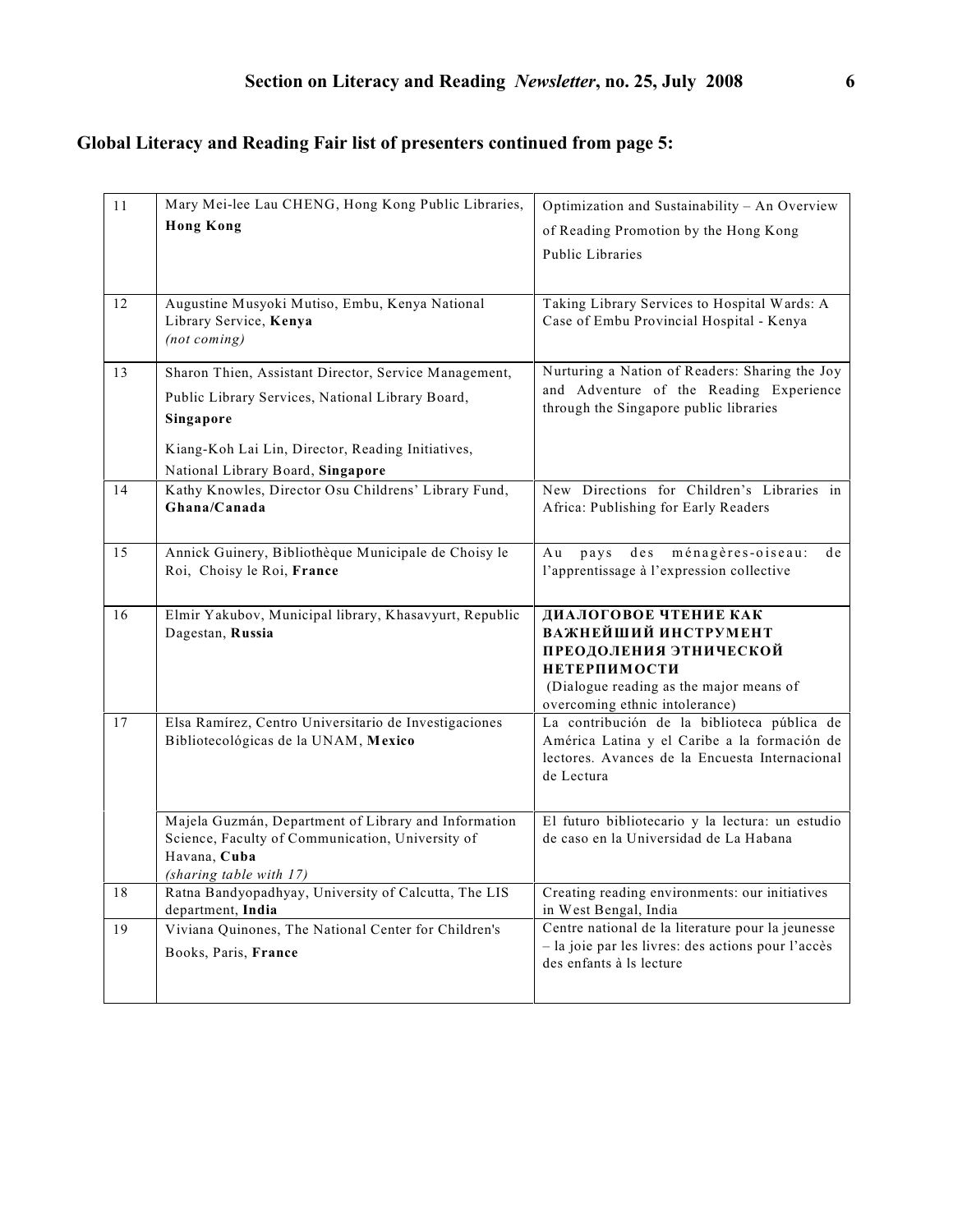# **What's New in the UN Decade of Literacy (2003-2012)? by Gwynneth Evans**

The UN Literacy Portal (1) has vast amounts of information. Because UNESCO is the world body which sets the framework, strategies, and policy for education and understands literacy to be an integral part of all forms of education and life long learning, it is sometimes difficult to find practical information to assist and support literacy programmes in libraries.



United Nations Educational, Scientific and Cultural Organization

In light of the IFLA work in the Literacy and Reading Section, there are a number of programmes and documents of interest to our members.

In the Section entitled: 'Programme Design and Delivery', five components are required for effective and sustainable literacy programmes. I could not help but think of our *Guidelines for Library-Based Literacy Programs* (2) which have been translated into a number of languages. The same points are made. On that same page there is reference to a position paper on *The Plurality of Literacy and its Implications for Policies and Programmes* (3), published in 2004. This document highlights the development of the understanding and application of literacy over the decades and makes a case for seeing literacy in its wider economic, social and cultural context for not only individuals, but also communities and societies.

One of the interesting chapters is on Creating Literate Environments, a subject on which the Section has done some research. In reading the recommendations on literate environments, core values of IFLA are mentioned first: the promoting and ensuring freedom of expression and communication; access to materials in all formats; and the importance of establishing and supporting community libraries. All the points are highlighted in the Public Library Manifesto and other IFLA statements.

There are also interesting lessons to be learned from the QUALIFLY: Quality in Family Literacy. While the main stakeholders were a Group of 6 European agencies and the funding came from the European Union, the UN Institute of LifeLong Learning in Hamburg acted as coordinator involved as well. This programme's objectives were to foster

- the exchange of ideas and best practice between different European institutions running family literacy programmes or aiming to set up such a programme;
- disseminating best practice through the creation of a "knowledge base" website;

reviewing monitoring and evaluation methods to identify quality indicators and promoting new approaches for effective programmes;

- creating a core group of expertise in each partner country through the active involvement of tutors in the project;
- doing advocacy work for the family literacy approach through the website of the partnership and the individual networks of each partner.

The focus of the project is on three topics of crucial importance to family literacy programmes:

- Best practice for teacher training
- Best practice materials for parents
- Evaluation and monitoring (4)

It is worth visiting the site, because there are reports from the meetings of the partners as well as case studies and information on the individual partners and some invited guest speakers and specialists from other countries. For example, I found a Power Point on *Family Literacy Research and Practice in Canada* by Ivan Laberge that provides a pan-Canadian perspective. In the reports of the meetings there are some valuable models of family literacy practice.

Under Literacy conferences (5), it is possible to review the best practices of the Africa and Arab regions.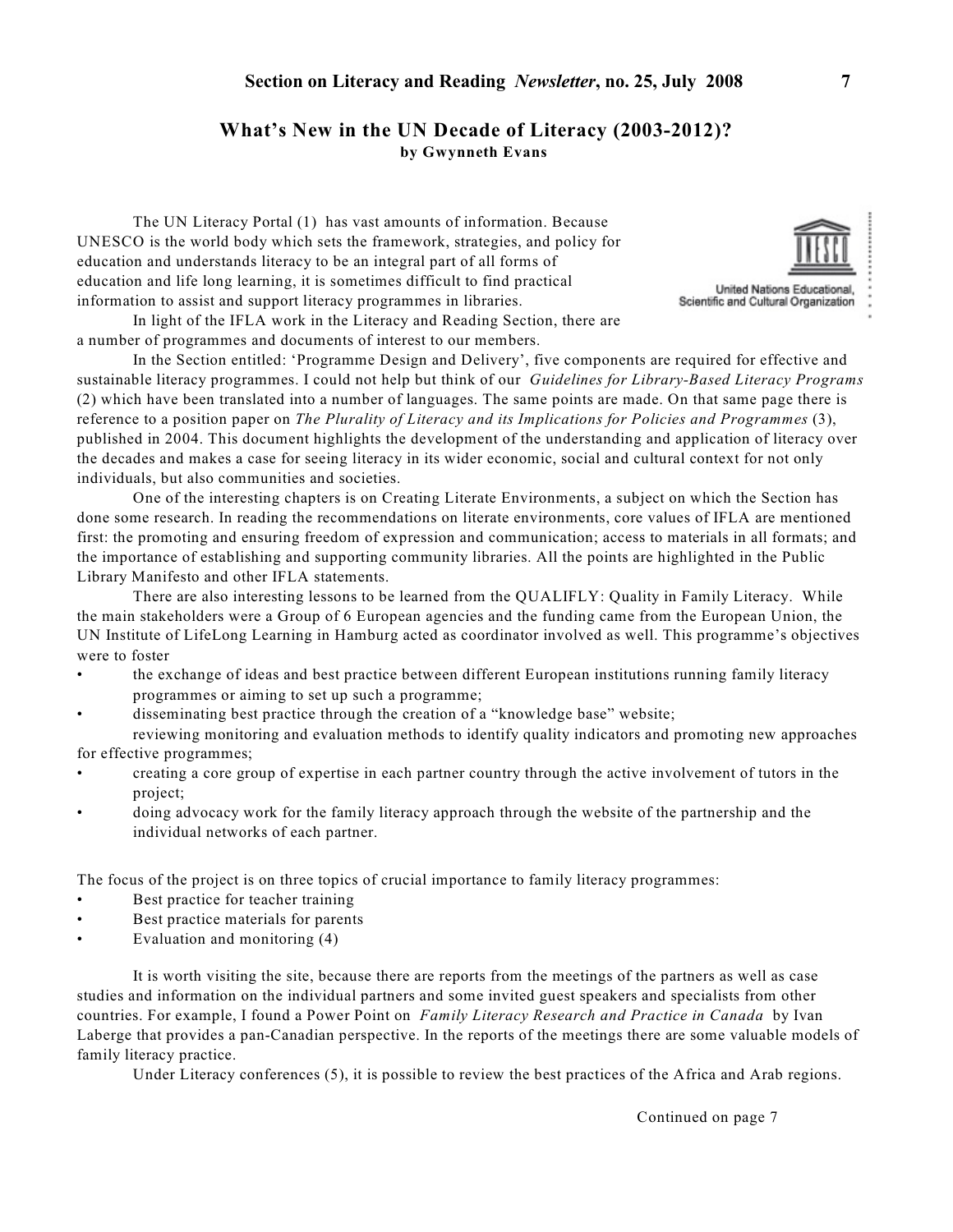# **Section on Literacy and Reading** *Newsletter***, no. 25, July 2008 8**

# **UN Decade of Literacy continued from page 7:**

My recommendation is that the Literacy and Reading Section publish its best practices in library-based literacy programmes, so that we can demonstrate the role of libraries to literacy development and sustainability not only on the IFLA website but also on the UNESCO Literacy Portal. References

1.

http://portal.unesco.org/education/admin/ev.php?URL\_ID=53553&URL\_DO=DO\_TOPIC&URL\_SECTION=201

2.

IFLA Literacy and Reading Section. *Guidelines for Library-Based Literacy Programs,* http://www.ifla.org/VII/s33/index.htm

3.

UNESCO. *The Plurality of Literacy and its Implications for Policies and Programmes*. Paris: UNESCO. 2004. Referred to at: http://portal.unesco.org/education/en/ev.php-URL\_ID=53807&URL\_DO=DO\_TOPIC&URL\_SECTION=201.html

4.

QualiFLY Programme. Quality in Family Literacy - http://www.unesco.org/education/uie/QualiFLY/

5.

Literacy Conferences.: http://portal.unesco.org/education/en/ev.php-URL\_ID=53650&URL\_DO=DO\_TOPIC&URL\_SECTION=201.html

\*\*\*\*\*\*

# **MINUTES OF STANDING COMMITTEE MEETINGS IN SOUTH AFRICA (2007)**

The detailed minutes of the Standing Committee on Reading's two meetings in Durban, South Africa—held on 18 Aug. and 24 Aug. 2007—are available on IFLANET, along with the minutes of previous meetings back to 2003. Go to: http://www.ifla.org/VII/s33/annual/s33-minutes.pdf



In Durban, highlights of the first meeting included a presentation and discussion of the IFLA/IBBY/IRA memorandum of understanding (also available on the Web site), a report on the pre-conference in Pretoria on Innovative Multicultural Services for All, and a general discussion about the United Nations Decade of Literacy (2003-2012), reading promotion, and the visibility of the Reading Section within and beyond IFLA.

The meeting was chaired by outgoing chair Gwynneth Evans, whose devoted and effective work for the past four years was recognized with much appreciation, affection, and applause.

The second meeting was chaired by incoming chair Ivanka Stricevic, who expressed her appreciation to Gwynneth Evans and to other committee members for their support and commitment to our common cause.

Highlights included additional discussion about the most successful Pretoria pre-conference (attended by 115 people); a report on the likewise successful Reading Section program on 27 August; a possible program for the conference in Quebec City in 2008; Section priorities, 2007-2008; and a discussion supporting a suggestion that the name of the Section on Reading be changed to the Section on Literacy and Reading. \*\*\*\*\*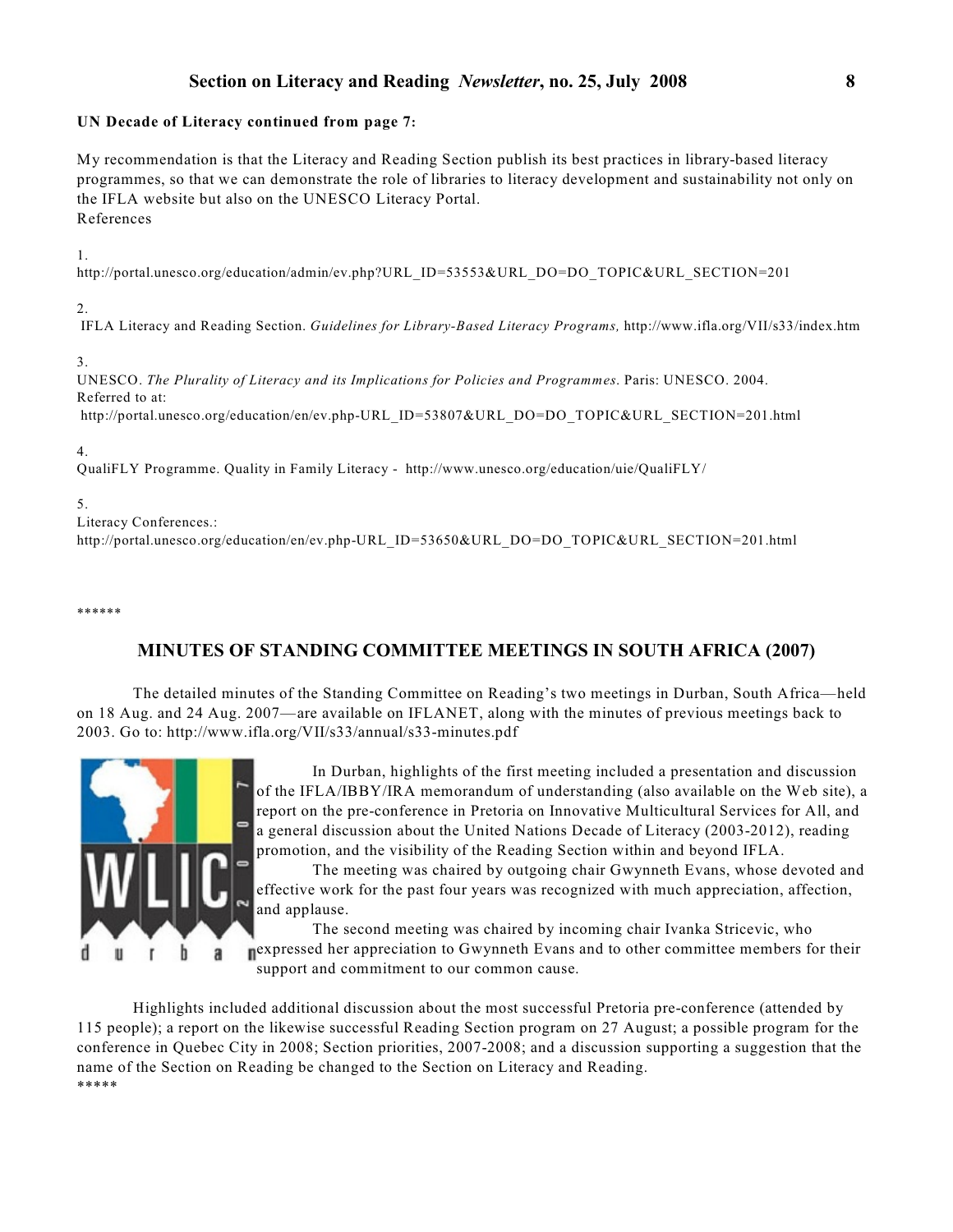# **Section on Literacy and Reading** *Newsletter***, no. 25, July 2008 9**

## **Literacy Initiatives in Canadian Libraries: A Selection of Current Programmes**

by Gwynneth Evans

# **Introduction**

With the explicit reference to Literacy now in the Section's title and the IFLA Congress in Quebec City in August 2008, it is timely to tell you about some of the current literacy initiatives in Canadian libraries.

## **Recent Events**

For the first time in Canada, the Provincial and Territorial Ministers of Education took the lead in holding a Pan-Canadian Interactive Literacy Forum in April 2008. Their motivation in working together was the knowledge that many Canadians struggle with low literacy rates which affect education, health, the economy and more. Aware that more than 8 million adult Canadians (from16 years do not have the requisite literacy skills to perform well, the Council of Ministers connected 3,500 learners, literacy experts, and representatives from the education, non-profit, business and labour sectors at nine sites across Canada through web casting technology. Each site had its own theme, which taken together, wove a powerful story around the general theme 'Literacy: more than words'.

The conference included sessions on Aboriginal literacy, the challenges for new Canadians coming into a bilingual country, lifelong learning, the use of the Information and Communication Technologies, partnerships and workplace literacy. Wellknown Canadians gave plenary speeches and groups met face-to-face at the individual sites to discuss issues and plans to address them.

The forum initiated a new literacy action plan which includes:

- Sharing literacy policies among governments
- · Creating networks of organizations to gather and share teaching resources for learners of all ages
- Encouraging additional literacy research, statistics sharing, and the effective use of data (http://www.cmec.ca/releases/press.en.stm?id=61)

This two-day marathon is expected to have concrete benefits. Already the four provinces in the Atlantic region have announced a regional plan to complement and strengthen the provincial plans.

(http://www.releases.gov.nl.ca/releases/2008/edu/0415n08.htm).

The emphasis will focus on assisting individuals and groups in improving and sustaining their literacy skills and habits and inculcating an approach to life long literacy, a theme which the former IFLA president Kay Raseroka took as her presidential theme: Libraries and Life Long Literacy.

In 2006, the Canadian Library Association (CLA)'s Action for Literacy Interest Group sponsored a National Summit on Literacy and Libraries. With a number of partners, the CLA distributed the results of a survey of literacy services and programmes in libraries, conducted in both English and French. All the materials on this Summit may be found at: www.librariesandliteracy.ca , a site developed and maintained by the National Adult Literacy Data Base at: http://www.nald.ca/index.htm.

In 2007, Dawson College's Centre for Literacy hosted the Summer Institute on 'Libraries and Literacy: Making It Work' in Montreal. This was an international institute; it is possible to review the case studies of five libraries, two of them in Canada: Calgary Public Library and Regina Public Library at: http://www.centreforliteracy.qc.ca/whatsnew/sli2007.htm. The presentations are also available at the same site. An annotated Bibliography on the subject was published by the Centre in 2007. Its ISBN is 978-0-9784752-0-8 and it can be downloaded in pdf at: http://www.centreforliteracy.qc.ca/publications/librlit/librlit.pdf .

These three recent events in Canada emphasize the importance of literacy in Canada's development and more particularly the place of literacy services and programmes in libraries. While we know that public libraries have services for all segments of the population from newborn babies and mothers to seniors and shut-ins, other types of library – school, college, and university are involved with different types of literacy and are key players in information literacy.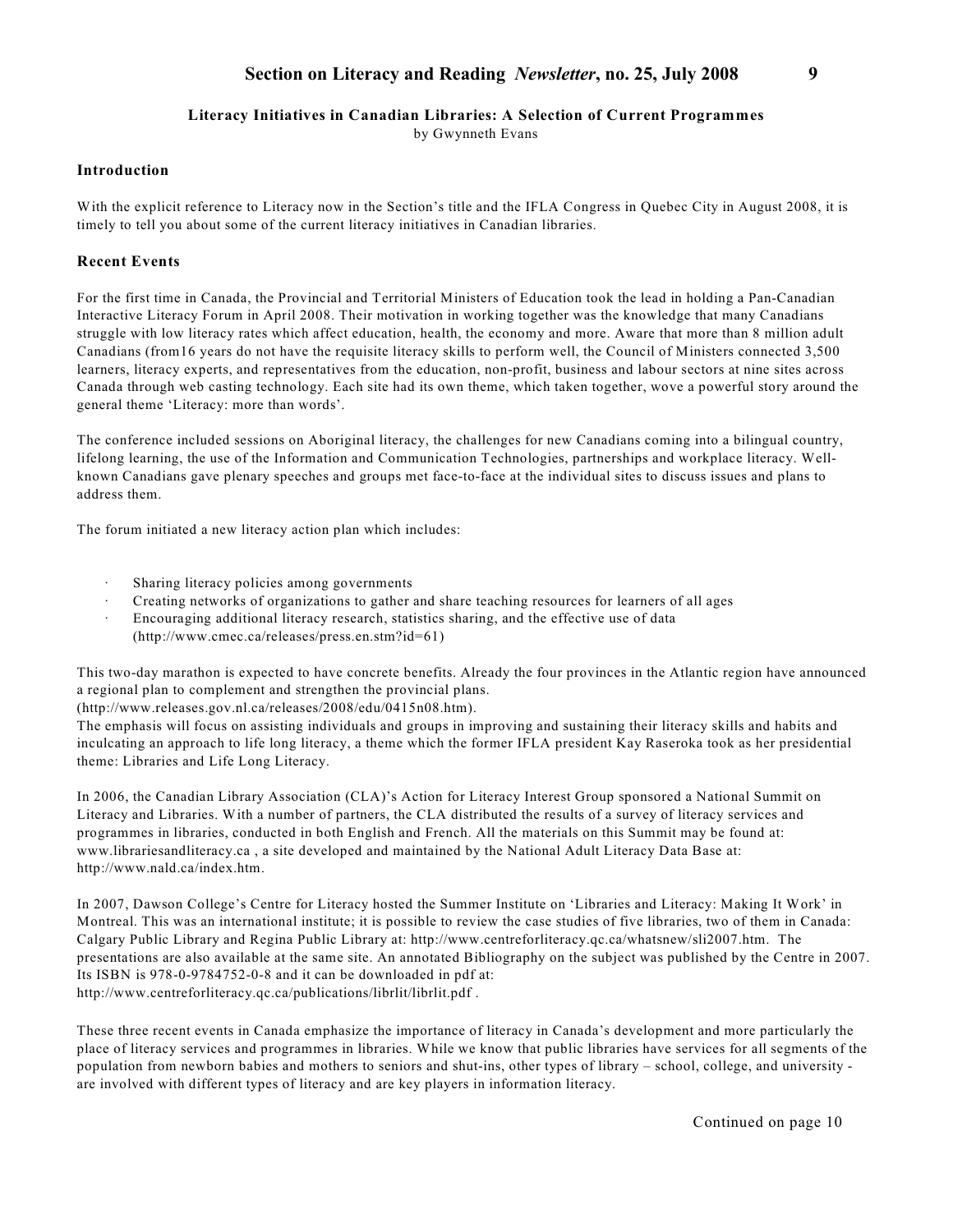# **Literacy Initiatives continued from page 9:**

#### **Public Library Activities**

Public libraries in Canada are dedicated to encouraging life long learning and to the support of educational, social, economic and cultural inclusion in their communities. They are also strong partners with other agencies in the public, private and not-forprofit sectors in reaching out to individuals and groups.

Their websites have increasingly become the portal to virtual and on-site services and programmes. They often arrange sites for distinct user groups who can identify themselves: new immigrants; children/kids; youth/teens. For example, the Vancouver Public Library home page links users to seven other languages; and has sites for kids and teens at: http://www.vpl.vancouver.bc.ca/.

At the City of Montreal (Ville de Montréal), the websites are in French and English" the Library promotes a wide-ranging literacy collection and identifies the libraries where titles may be found. The same style is used for collections in 'original'. There are programmes as well; in low cost housing complexes, health and social service centres and parks, in the summer. Visit http://ville.montreal.qc.ca/portal/page? pageid=4276,5536156& dad=portal& schema=PORTAL to learn more about Montreal's libraries.

While many Canadians live in urban areas, libraries also serve rural and remote areas of the country. Partnerships are often central to the sustainability of literacy programmes which stimulate and support reading. Some examples are: Gift of Words TM programme which in 2007 gave 55 organizations across Canada money to increase their collections: Hay River Dene Village Library in the Northwest Territories received \$2500.00 to create a reading circle for young members of the First Nation's community to integrate the use of board books, storyboards, music and rhyme as well as storytelling and the Andrew and Laura McCain Library in Florenceville, New Brunswick, accepted \$1500.00 to buy a collection of books including graphic novels to attract the boys and bring them back to the library (http://www.abc-canada.org/en/media/releases/2007-03-20). The programme is supported by Starbucks Coffee Canada.

Other partnerships include Adopt-a-Library Literacy to assist the kids in developing skills to avoid criminal behaviour. The police work with the library and other community partners such as businesses, service clubs and social agencies. The website, www.fightingcrime.ca ,

Demonstrates the programme at Pictou-Antigonish Regional Library in Nova Scotia. And in Lunenburg, the Chief Librarian in consultation with the community launched: Small Communities-Big Ideas. Some of the elements of the project include:

- · deliberate planning to increase instruction classes on advanced internet searching and evaluation of information
- · creating a place for community story-telling, discussion, information-sharing, ideas
- · sharing, starting with four-part discussion series pilot in Lunenburg from February to May 2008 on democracy and a summer reading club with one big book: War and Peace
- · continued consultation with Board, community members, staff and other interested groups to evaluate any proposed project (http://www.ssrlibrary.ca/view2.php?page=big-ideas-background)

Summer Reading Clubs are sponsored at a number of levels. Library and Archives Canada has a partnership with the Toronto Dominion (TD) Bank Financial Group and Toronto Public Library for a programme in English and French. The 2008 theme is LOL or Laugh Out Loud. The poster is illustrated by a Canadian cartoonist, Patricia Storms. Since 2007, the TD Bank has rewarded two of the most innovative reading programmes in French and English held in local libraries across Canada. (http://www.td-club-td.ca/index-e.html). In 2006, Library and Archives Canada commissioned a study of the impact of summer reading programmes. This report may be found at: http://www.collectionscanada.gc.ca/obj/009003/f2/009003-06-040-e.pdf.

The British Columbia Library Association runs a teen reading club, supported by the B. C Minister of Education and many sponsors. It now operates all year according to the website: http://www.teensrc.ca/sponsors .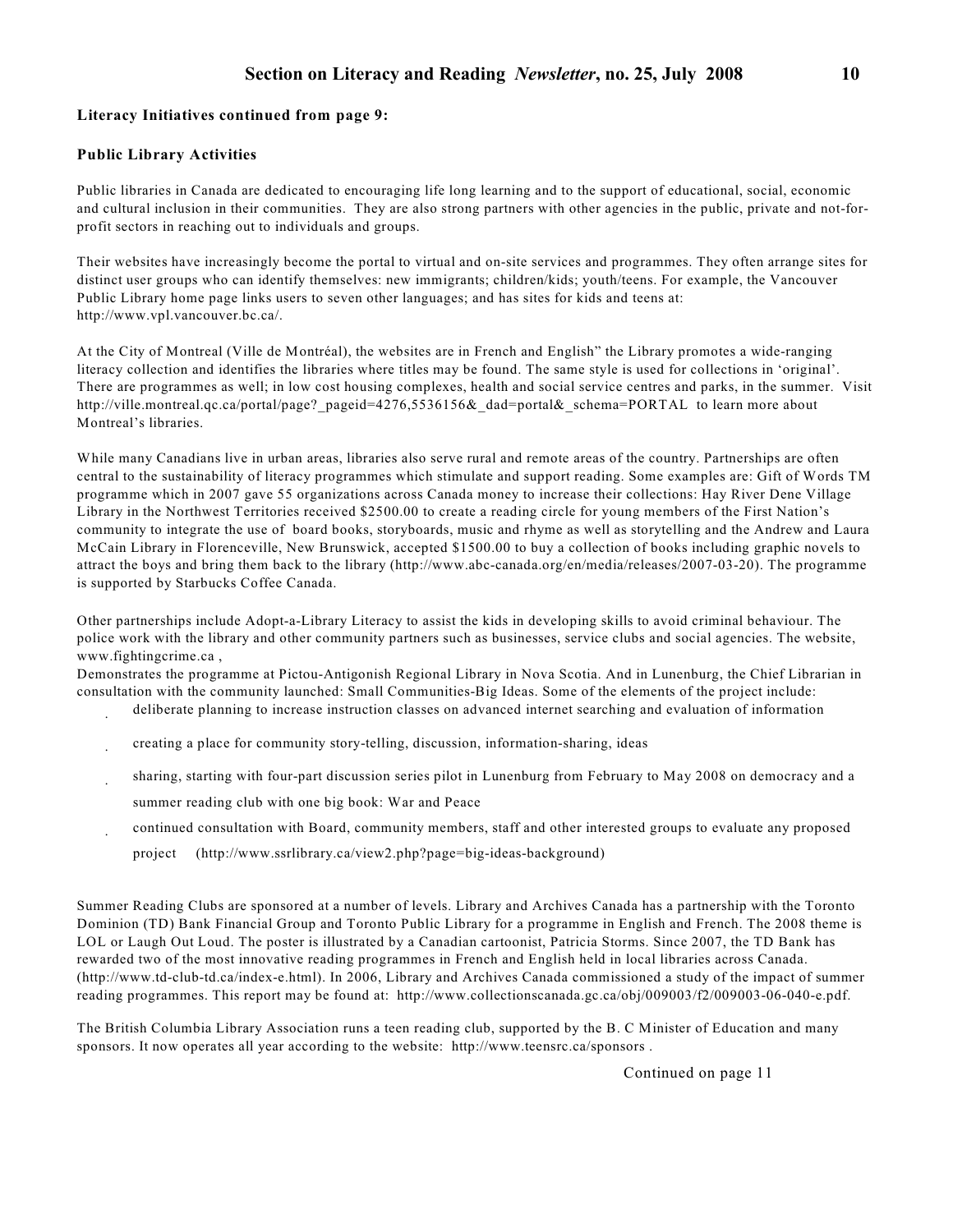# **Section on Literacy and Reading** *Newsletter***, no. 25, July 2008 11**

#### **Literacy Initiatives continued from page 10:**

Quite a number of the students hired through the Program Young Canada Works Program for Heritage institutions worked with children in the Reading Clubs. The programme is coordinated by the Canadian Library Association and the Association des sciences et des techniques de la documentation (ASTED) (http://www.cla.ca/AM/Template.cfm?Section=YCW\_in\_Heritage\_Organizations\_Recipients) ,

Each region and each library is distinctive. This review provides just a flavour of what is happening.

## **School Libraries**

School libraries are dependent on their local school authorities and their school districts. It has been difficult to generalize about the effectiveness of their literacy programmes, except to say that school libraries suffered from the great push in the early 90s to connect all the schools of Canada. Rarely were the librarians involved; and often the professional library staff (teacherlibrarians and library technicians) and the collection suffered in the heady days of popular thinking that 'everything can be found on the Internet'. All one had to do was 'click'!

Some provinces have realized that the Internet does not teach critical thinking, literacy skills and responsible and savvy use of the technologies. Information literacy is a learned skill, which needs practice. The Province of Ontario has recently announced major investments in collections and professional library staff so that library school programmes can be reintroduced. This major gain has come after years of lobbying by publishers, booksellers, parents, librarians and the media. The best source of information on school libraries in English and French is the School Library Information Portal at: http://www.cla.ca/slip/.

## **College and University Libraries**

Like many university libraries in every part of the world, the college and university libraries of Canada have changed dramatically over the last two decades. They both push as much information and service to the desktop as possible and they pull as many as possible into the library space, through their 'Information Commons', comfortable chairs and coffee shops, long hours (sometimes 24 hours) and individual and group study rooms.

These libraries were the first to be it hit with some of the challenges arising from the use of the Internet: plagiarism, absence of research skills, and ignorance of copyright. They recognized that the lack of earlier preparation in primary and high school library programmes resulted in students arriving at college and university without the knowledge and understanding of information literacy: searching, use of library reference materials, respect for copyright and intellectual property, writing skills, to name a few. They have become strong, interactive centres of learning and teaching. The library staff, in addition to their many responsibilities, is often partners of students and faculty. IFLA is heavily involved in information literacy through the Information Literacy Section (http://www.ifla.org/VII/s42/index.htm).

An innovative literacy programme was launched by students of Queen's University in Kingston, Ontario, and has now spread to three other universities in Newfoundland, Northern Ontario and British Columbia. In January 2008, students in each university slept in the library for ten days to raise money to build and equip libraries in Nepal. They work with Room to Read (www.roomtoread.org). The story of the Canadians may be found at: http://www.publicaffairs.ubc.ca/media/releases/2008/mr-08-006.html or www.liveinforliteracy.com.

Another group of Canadian young people have started a not-for-profit organization to assist libraries. Their site is at: www.underthereadingtree.org and thanks to grateful donor the British Columbia Library Association has money for Canadian and international projects. More information on 'Libraries across Borders' may be found at: http://www.bcla.bc.ca/LAB/default.aspx .

#### **Conclusion**

I have tried to present a sample of the most current programmes in literacy and libraries. Some of them have international dimensions and some are home grown. Fortunately, in Canada we are working more closely as a nation to address the literacy opportunities and challenges of every sector of society. We are also emphasizing not only our need for research and accurate data but also the importance of intervention and programming that takes into account the social, economic and cultural (including language) contexts of the groups who need assistance to learn and use their literacy skills. Libraries are central agencies in addressing the challenges and being creative collection builders and service providers.

\*\*\*\*\*\*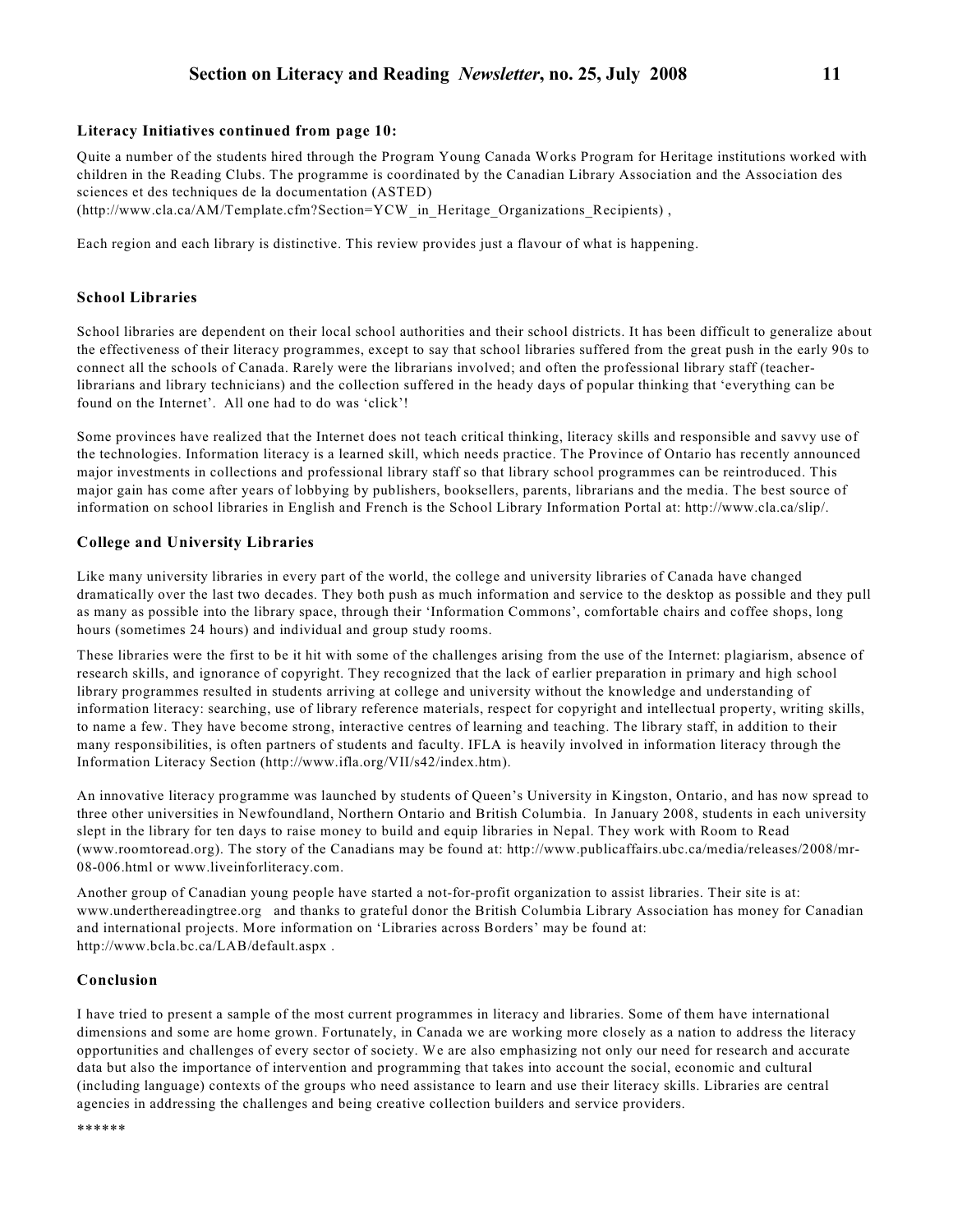# **Strategic Plan of the Literacy and Reading Section, 2007 - 2008**

**Updates: May, 2008**

# **Mission**

The Mission of the Reading Section is to assist IFLA in effectively fulfilling one of its key professional and strategic priorities: promoting literacy, reading, and lifelong learning. This priority is comprehensive in its understanding of literacy, from basic literacy to information literacy, and its comprehension of reading and of lifelong learning. (See the description of this priority)

IFLA has organized all its activities within three Pillars: Society: Profession and Membership. The mandate of the Literacy and Reading Section is both outwardly focused toward Society, but also supportive of both Profession and Membership.

In undertaking support for and coordination of activities related to literacy, reading and lifelong learning that increase the literacy of all people, the Reading Section recognizes the importance of former President Raseroka's theme for 2003-2005: Libraries for Lifelong Literacy and also the UN Decade of Literacy 2003-2012. The Section will contribute to plans to ensure the contribution of libraries to this Decade. It also incorporates the importance of partnerships, recognized as the theme of President Byrne for 2005-2007 and the need to have Libraries on the Agenda, the theme of the President Claudia Lux for 2007-2009.

The nature of this professional priority ensures that strong programming related to research, education and training and best practice will, by extension, support the other priorities: supporting the role of libraries in society; defending the principle of freedom of information; preserving our intellectual heritage; developing library professionals; promoting standards, guidelines and best practices; representing libraries in the technological marketplace; providing unrestricted access to information; balancing the intellectual property rights of authors with the needs of users; and promoting resource sharing.

As literacy is the foundation of the work of all division and sections, the Literacy and Reading Section welcomes the opportunity to work cooperatively, both within IFLA and beyond. It is pleased to act in an advisory and resource capacity to any group wishing to know more about the role of libraries in literacy and reading promotion programmes.

# **GOALS:**

# **1. Help libraries worldwide develop projects and programmes that encourage and support literacy, reading, and lifelong learning**.

#### **Actions**

**1.1** To distribute, demonstrate and promote the use of the brochure "Library-Based Literacy Programs: Some Practical Suggestions"; to promote its translation into all of IFLA's official languages and as many national languages, as possible; to make the translations accessible on the web; and, where possible, to support the printing of those in IFLA languages.

**1.2** To mark the UNESCO Decade of Literacy (2003-2012) and to promote the contribution and recognition of libraries in research and in the development and practice of literacy, information literacy and lifelong learning, taking into account the diversity of cultures, languages and economic and social circumstances, and supporting the theme "Libraries for Lifelong Literacy".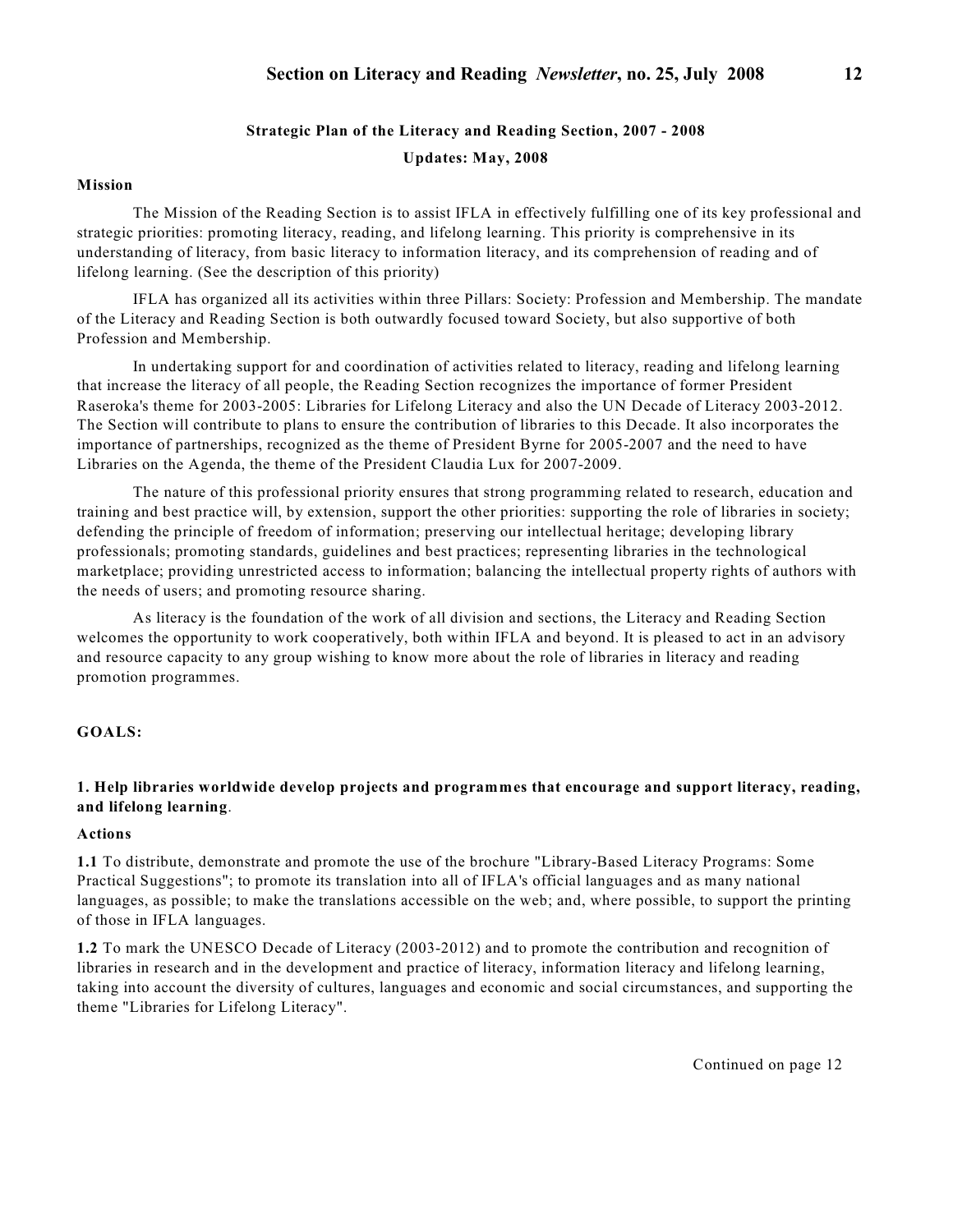# **2007-2008 STRATEGIC PLAN (May 2008 Updates) continued:**

**1.3** To assist IFLA in the concrete implementation of the formal Partnership Agreement with the International Reading Association (IRA) and the International board on Books for Young People (IBBY).

**1.4** To continue to develop, share the results, and possibly expand to other nations the "Book Centers" reading promotion project launched in 2001 by Russian and U.S. reading promoters with the support of the Open Society Institute.

**1.5** To serve, through IFLANET and with links to and with other websites, as a resource and advocate for information about literacy and reading promotion projects/programmes and events worldwide.

# **2. Through meetings, discussion, research, publications, and widespread dissemination of information on IFLANET, encourage a better understanding of reading, literacy, and book culture in specific cultural milieus.**

## **Actions**

**2. 1** To identify and encourage the sharing of research and best practices in the sponsoring of appropriate literacy and reading events and celebrations, in cooperation with other national and international cultural, literacy, and reading organizations (e.g., marking International Literacy Day (8 September) in cooperation with the International Reading Association and its national associations and the International Literacy Network; marking World Book and Copyright Day (23 April) in cooperation with UNESCO and its national commissions; and to honour specific achievements in the worlds of literacy and reading development in cooperation with the International Book Committee, the International Board on Books for Young People (IBBY) and other groups, such as the International Reading Association and its national/regional associations).

**2.2** To continue to support and maintain Celebrate Reading Worldwide: An Interactive Calendar of Reading Promotions" begun in 2003 as a Reading Section project and coordinated at the University of Houston, Clear Water.

**2.3** To realise an Open Session at the 2007 IFLA conference in Durban, South Africa, in cooperation with the Public Libraries and School Libraries and Resource Centres Sections, on the theme of 'Libraries in Good Health: Resources and Practices Designed to Support Community Development and Outreach in Health-related Issues.', based on the general theme of "Libraries for the Future: Progress, Development and Partnerships" and to President Byrne's theme of "Partnerships", and to contribute to the Satellite Conference, entitled 'Multicultural library Innovative services for all, with special reference to literacy, learning and linguistic diversity' in Pretoria through cooperation with Library Services to Multicultural Populations and Library Services to Children and Young Adults.

**2.4** To plan and organise an Open session at the 2008 IFLA conference in Quebec, Canada, in cooperation with the Library Services to Multicultural Populations and Public Libraries Sections under the title: The Global Literacy and Reading Fair: sharing good library practices in support of the United Nations Literacy Decade 2003-2012. It also promotes a now format of programme as an open, interactive, and participatory space that reflects innovation to face the global challenges in reading and literacy issues and enable sharing a good practices.

**2.5** To encourage the participation of members of IRA and IBBY and publishers and literacy agencies in the South African conferences through communication, promotion and contributions to planning the events.

**2.6** To support and take part in Division VII's Programme, when the topic is relevant.

**2.7** To promote, in cooperation with the Center for the Book in the Library of Congress, the Russian libraries and the British Council, their reading promotion "handbook" that illustrates and describes good ideas for promoting reading from around the world.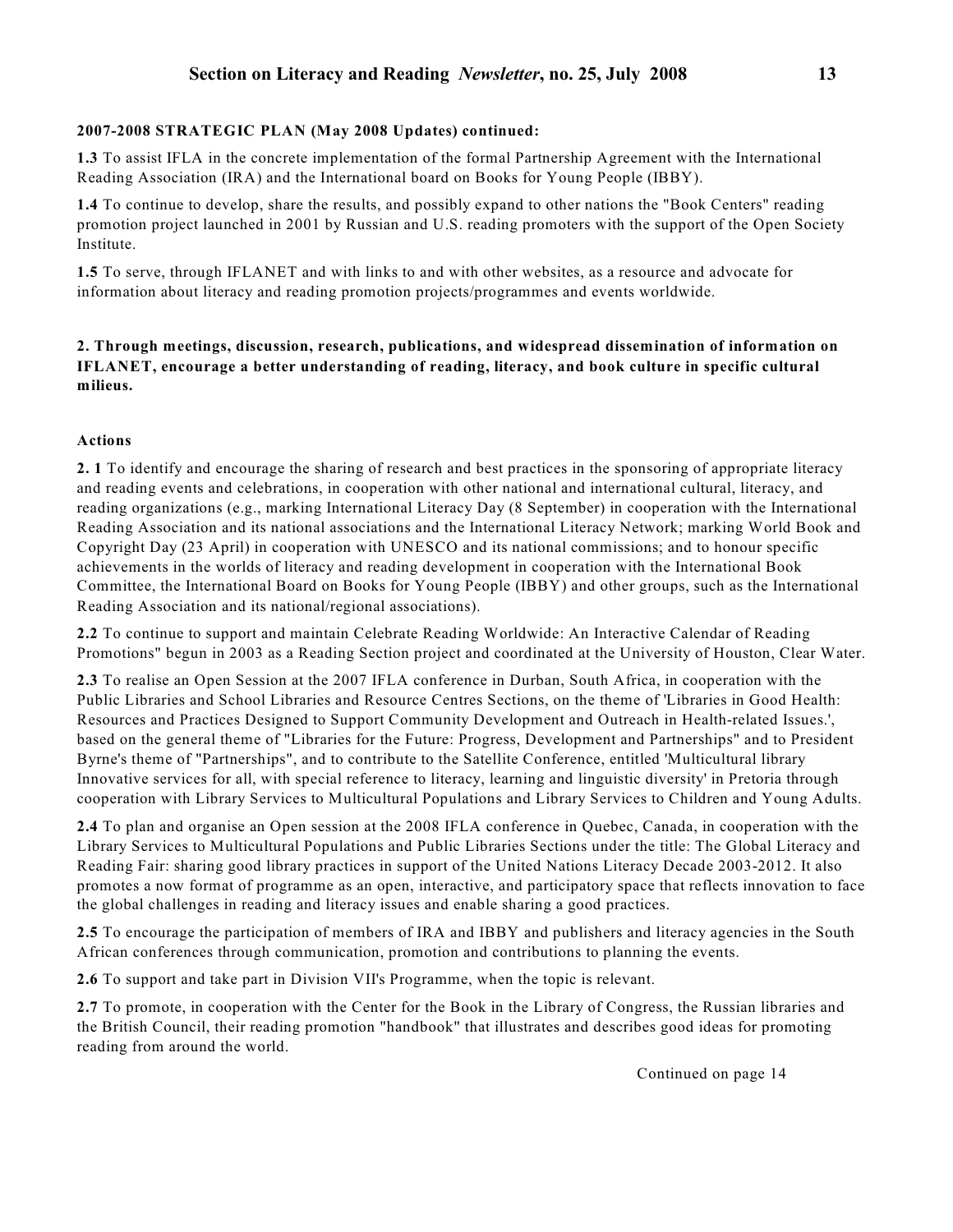# **2007-2008 STRATEGIC PLAN (May 2008 Updates) continued**:

**3. Monitor, promote, and disseminate research and research results about reading, readers, reading promotion, literacy, and library services to readers.**

# **Actions**

**3.1** Building on the Section's 2001-2002 survey of reader-centred services in public libraries, support extending the research and research methodology to Latin American libraries, in cooperation with the Latin American Section.

**3.2** To continue and strengthen the "Reports on Current Research in Reading and Literacy" column in the Section on Reading *Newsletter*.

**3.3** To ensure that the papers presented at the Reading Section's Open Session at the 2006 conference in Seoul and 2007 conference in Durban are on IPLANET, and to encourage the publication of the papers as widely as possible in relevant journals and newsletters.

**3.4** To continue the development and implementation of a joint research project with the International Reading Association (IRA) on the hallmarks of a literate environment to support the learning and practice of literacy and the love of reading and writing.

**3.5** To explore opportunities for joint training and cooperative projects among members of the International Board on Books for Young People (IBBY) and the International Reading Association (IRA), especially in areas specifically identified in the Joint Agreement of August 2005.

**3.6** To explore opportunities for the Literacy and Reading Section's participation in the IFLA Congress in Milan 2009 and a pre-conference organized with Children and Young Adults Section under the theme "national reading promotion campaigns; libraries as partners".

# **4. Increase membership on the Standing Committee and in the Section on Literacy and Reading.**

# **Actions**

**4.1** To prepare and publish the Section's membership bookmark on IFLANET in as many IFLA languages as possible, and, where resources allow, to make print copies available to target members.

**4.2** To increase the Section's visibility by cooperating actively with organizations outside IFLA, such as the International Reading Association and the International Board of Books for Children (IBBY) and with IFLA units which have similar interests.

**4.3** To publicize the Section's activities and achievements systematically and to encourage more IFLA institutional members to join the Section on Literacy and Reading.

Original: November 2006

Updated: May 2008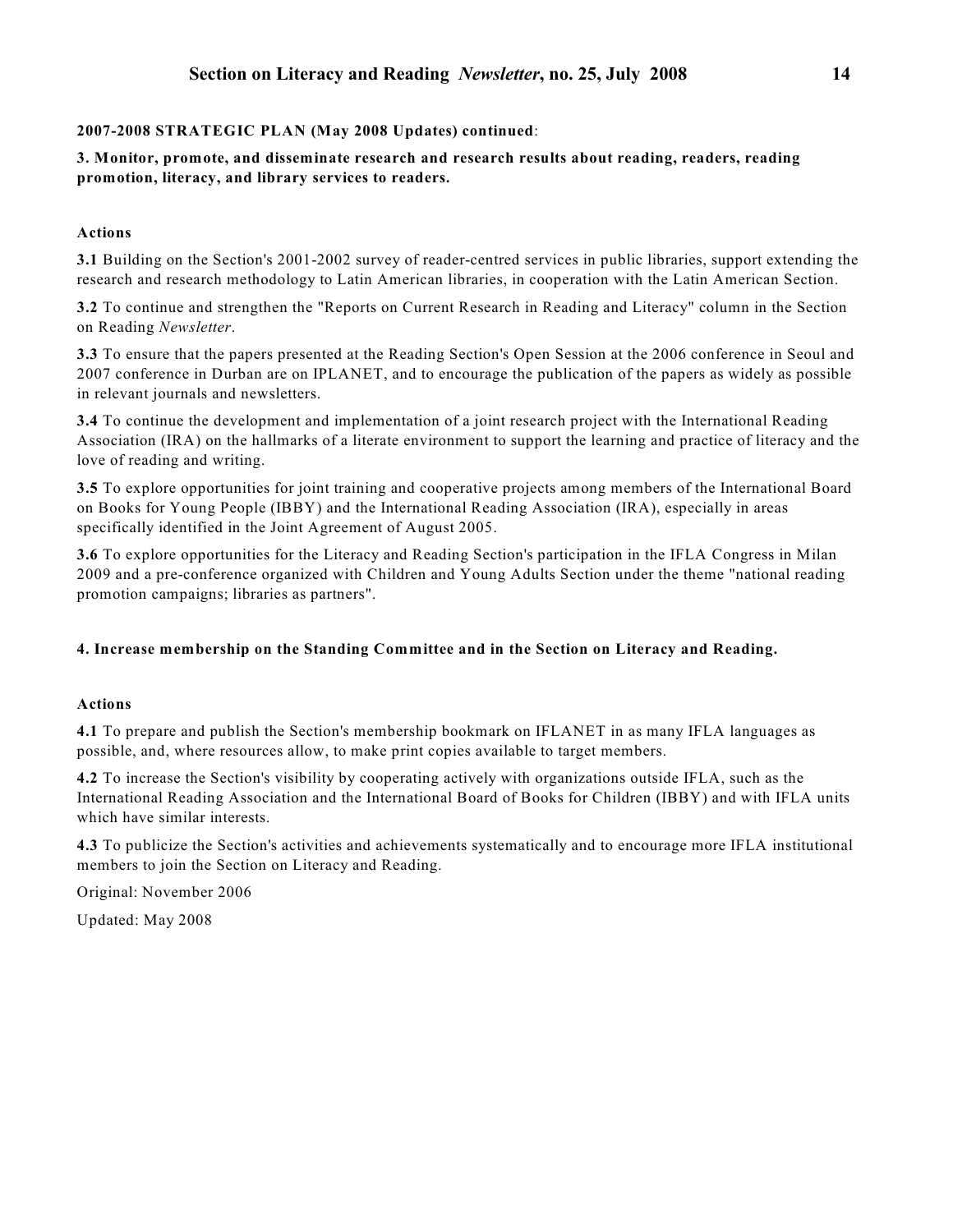# **IFLA SECTION ON READING STANDING COMMITTEE MEMBERS AND CORRESPONDING MEMBERS**

| Elke Dreisbach    | Germany | elke.dreisbach@uni-hamburg.de               | 2007-2011 |
|-------------------|---------|---------------------------------------------|-----------|
| Gayner Eyre       | U.K.    | $\text{gee}(\widehat{a})$ aber.ac.uk        | 2007-2011 |
| Leikny Indergaard | Norway  | leikny.haga.indergaard $@$ abm-utvikling.no | 2005-2009 |
| Martine Jan       | France  | mjan@cg77.fr                                | 2005-2009 |
| Samia Kamarti     | France  | skamarti@yahoo.fr                           | 2007-2011 |
| Marina Novikova   | Russia  | mnovikova@pushkinlibrary.ru                 | 2007-2011 |
| Rob Sarjant       | U.K.    | robert.sarjant@bookaid.org                  | 2007-2011 |
| Ivanka Stricevic  | Croatia | ivanka.stricevic@zg.t-com.hr                | 2007-2011 |
| Briony Birdi      | U.K.    | b.birdi@sheffield.ac.uk                     | 2007-2011 |
| Virginia Walter   | U.S.A.  | vwalter@ucla.edu                            | 2007-2011 |
| Alec Williams     | U.K.    | alecw@tiscali.co.uk                         | 2005-2009 |

# Corresponding Members:

| John Y. Cole       | U.S.A.  | $i$ cole@loc.gov          |
|--------------------|---------|---------------------------|
| Lisa Krolak        | Germany | $1$ .krolak@unesco.org    |
| Elsa Ramirez Leyva | Mexico  | eramirez@servidor.unam.mx |
| Thomas Quigley     | Canada  | thomaqui $@$ vpl.ca       |
| Maureen White      | U.S.A.  | white $@$ cl.uh.edu       |